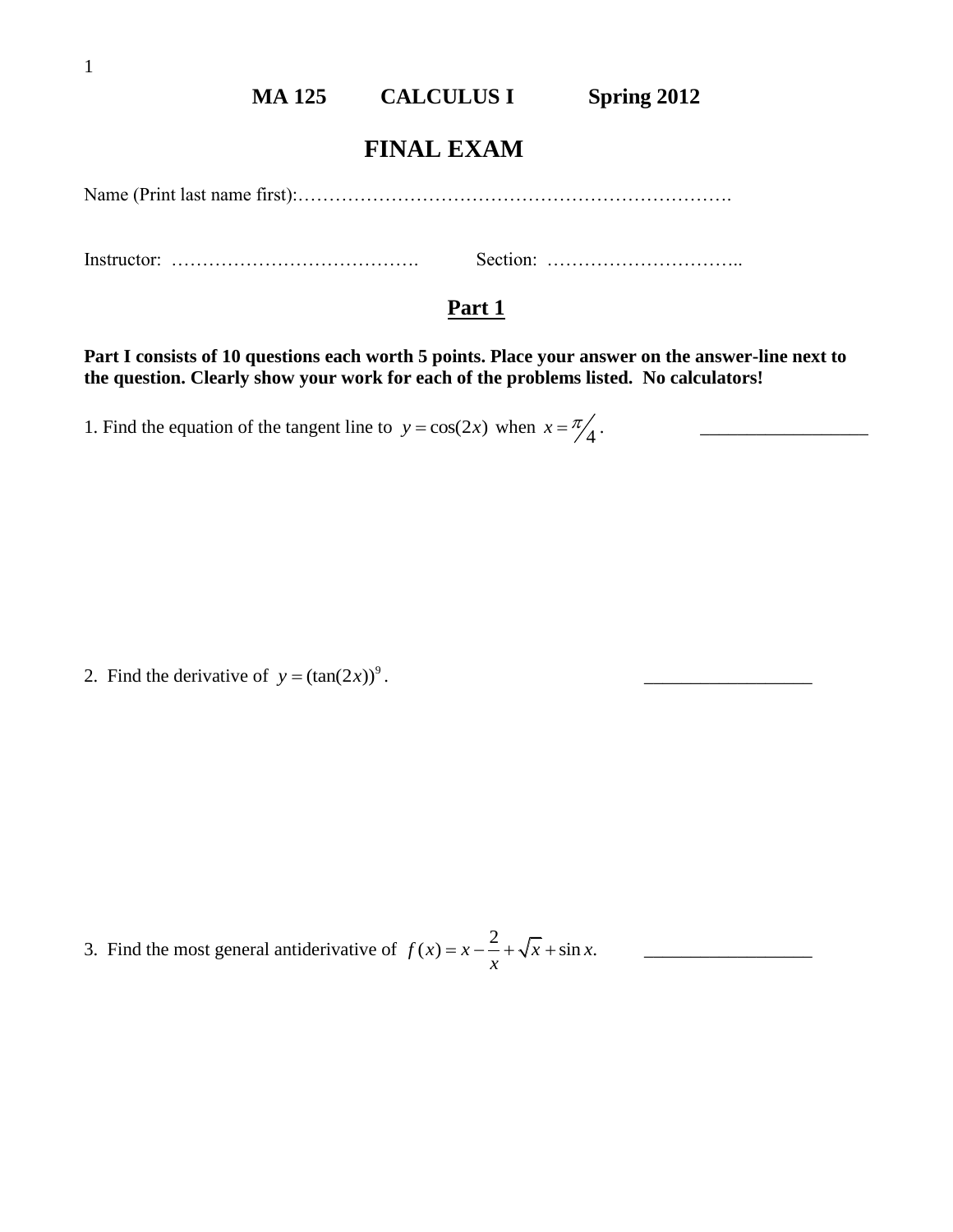2  
4. If 
$$
f'(x) = \frac{2}{\sqrt{1 - x^2}}
$$
 and  $f(\frac{1}{2}) = 1$ , find  $f(x)$ .

5. Evaluate  $\lim_{x\to 0^+} x \ln x$ 

6. Find the *x*-coordinate of each critical number of  $f(x) = x + \frac{3}{2}x^{2/3}$ 2 *f x x x* . \_\_\_\_\_\_\_\_\_\_\_\_\_\_\_\_\_\_\_\_\_\_\_

. \_\_\_\_\_\_\_\_\_\_\_\_\_\_\_\_\_\_\_\_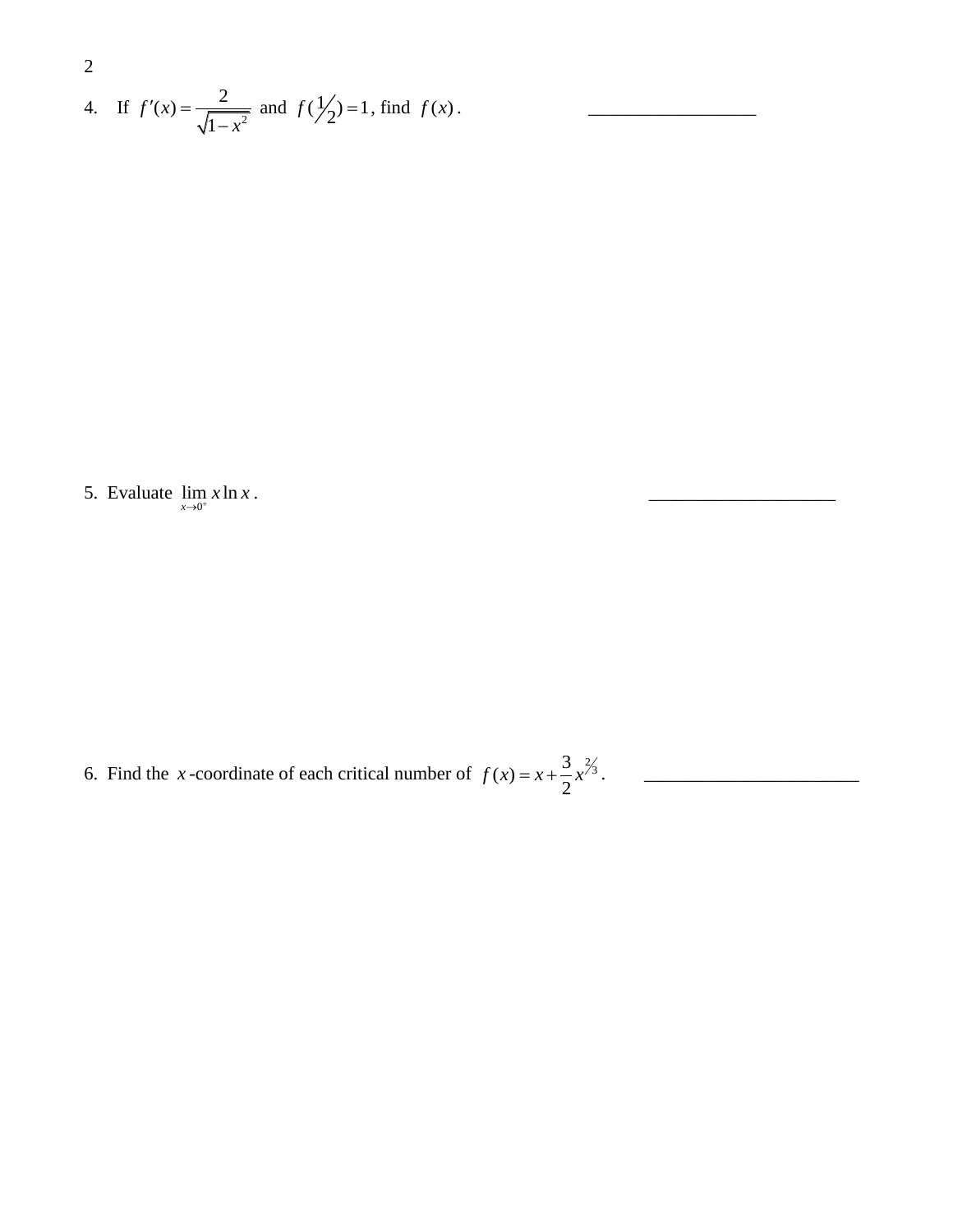7. Find the value of x for which the graph of  $y = \frac{\ln x}{a}$ *x*  $=\frac{\ln x}{x}$  has a horizontal  $\frac{1}{x}$ tangent.

8. Use Newton's Method with initial approximation 1 *x* 2 to find \_\_\_\_\_\_\_\_\_\_\_\_\_\_\_\_\_\_  $x_2$ , a second approximation to the root of the equation  $x^3 + 7 = 0$ .

9. Use calculus to find the *x* coordinate(s) of the inflection point(s) of \_\_\_\_\_\_\_\_\_\_\_\_\_\_\_\_\_\_  $f(x) = xe^{-x}$ .

10. Find the linearization  $L(x)$  of  $y = \sqrt{x}$  at  $x = 16$ .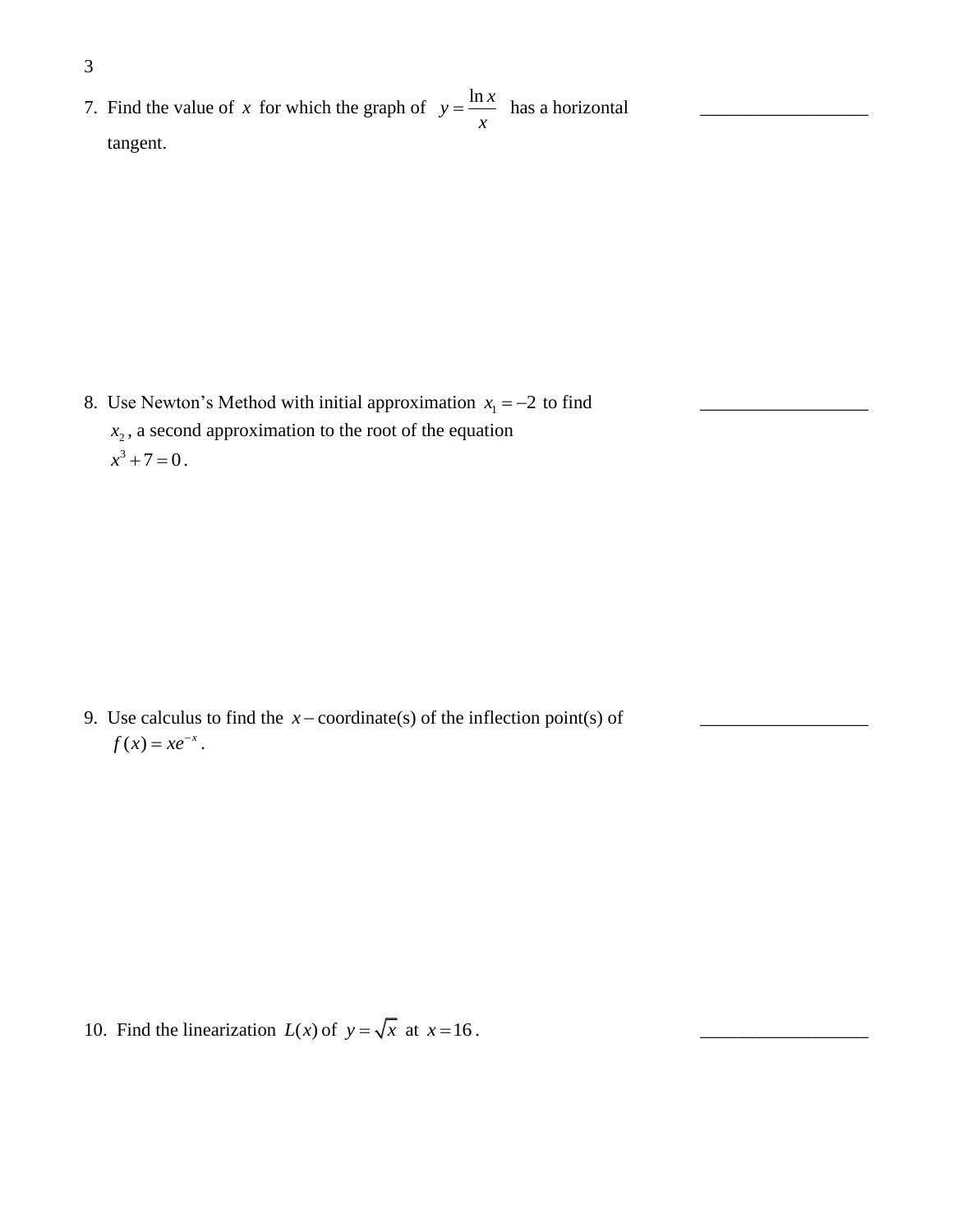## PART II

Each problem is worth 8 points except #6 which is worth 10 points. No calculators!

**Part II consists of 6 problems. You must show the relevant work on this part of the test to get full credit; that is, your solution must include enough detail to justify any conclusions you reach in answering the question. Partial credit may be awarded on Part II problems where it is warranted.**

1. Assume that the equation  $y^2 - 2xy + x^2 = 2x + 4$  defines y implicitly as a function of x.

a. Use implicit differentiation to find *dy*  $\int_{dx}$ . Simplify your answer.

b. Find the line normal to the curve  $y^2 - 2xy + x^2 = 2x + 4$  at the point (6, 2).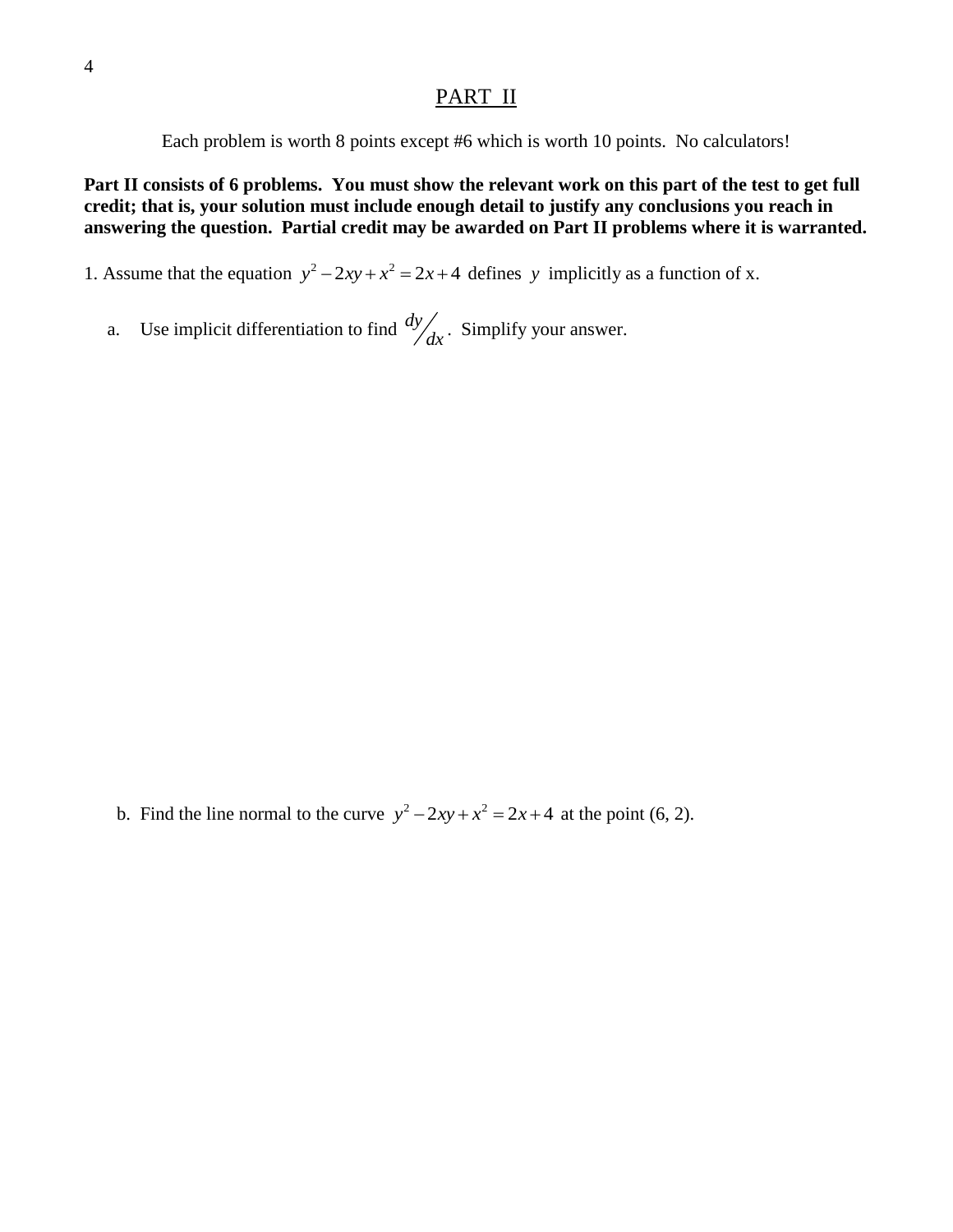- 5
- 2. A rock thrown vertically upward from the surface of the moon at a velocity of 24 m/sec reaches a height of  $s = 24t - (\frac{4}{5})t^2$  meters in *t* sec. Use calculus to answer the following questions.
- a. Find the velocity  $v(t)$  and acceleration  $a(t)$  of the rock after t seconds.

b. How high does the rock go?

c. How long is the rock aloft?

d. With what impact velocity does the rock hit the ground?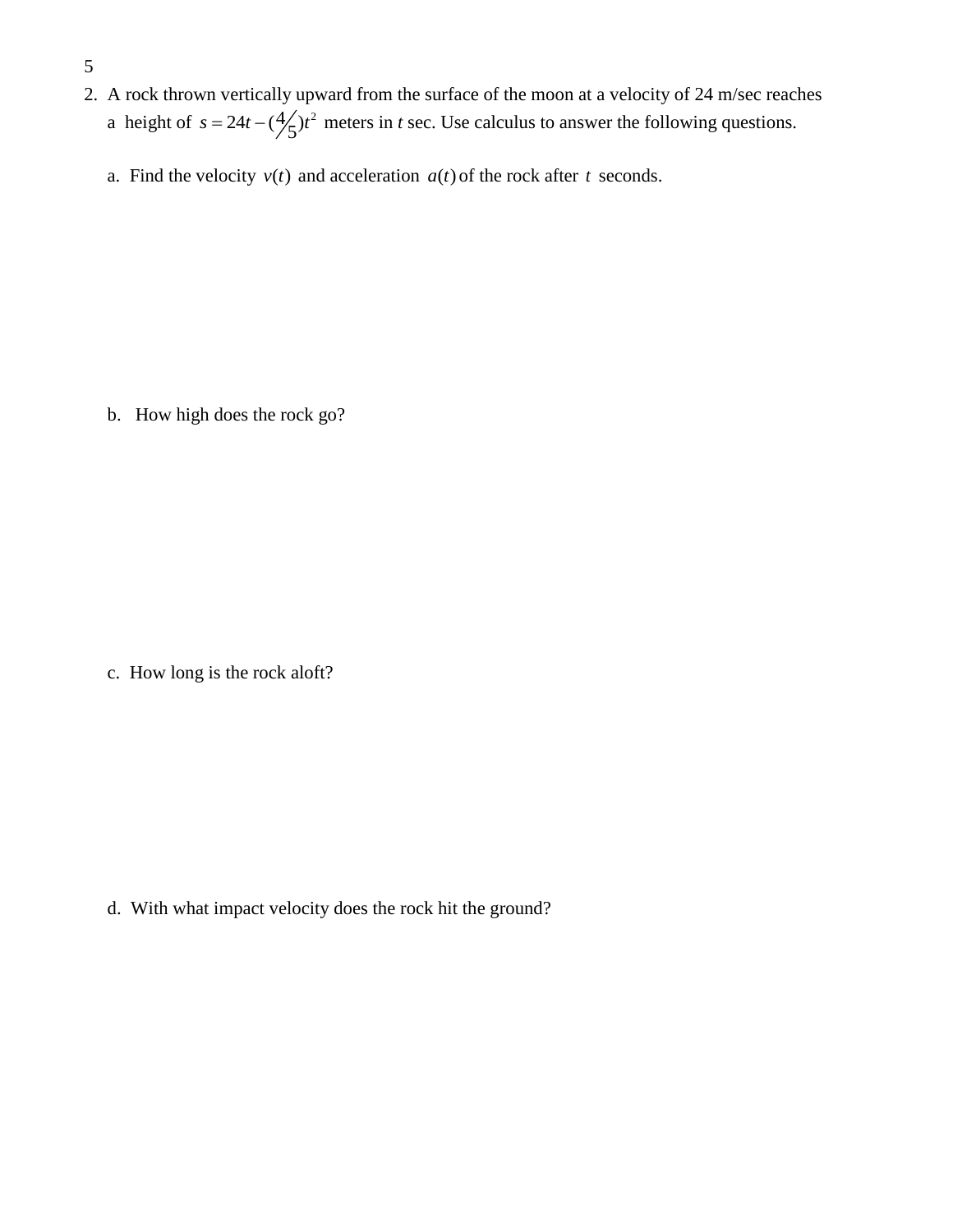3. A rectangular box with a square base and an *open* top is to have a volume of 72 cubic inches. Find the dimensions of the box that minimize the surface area..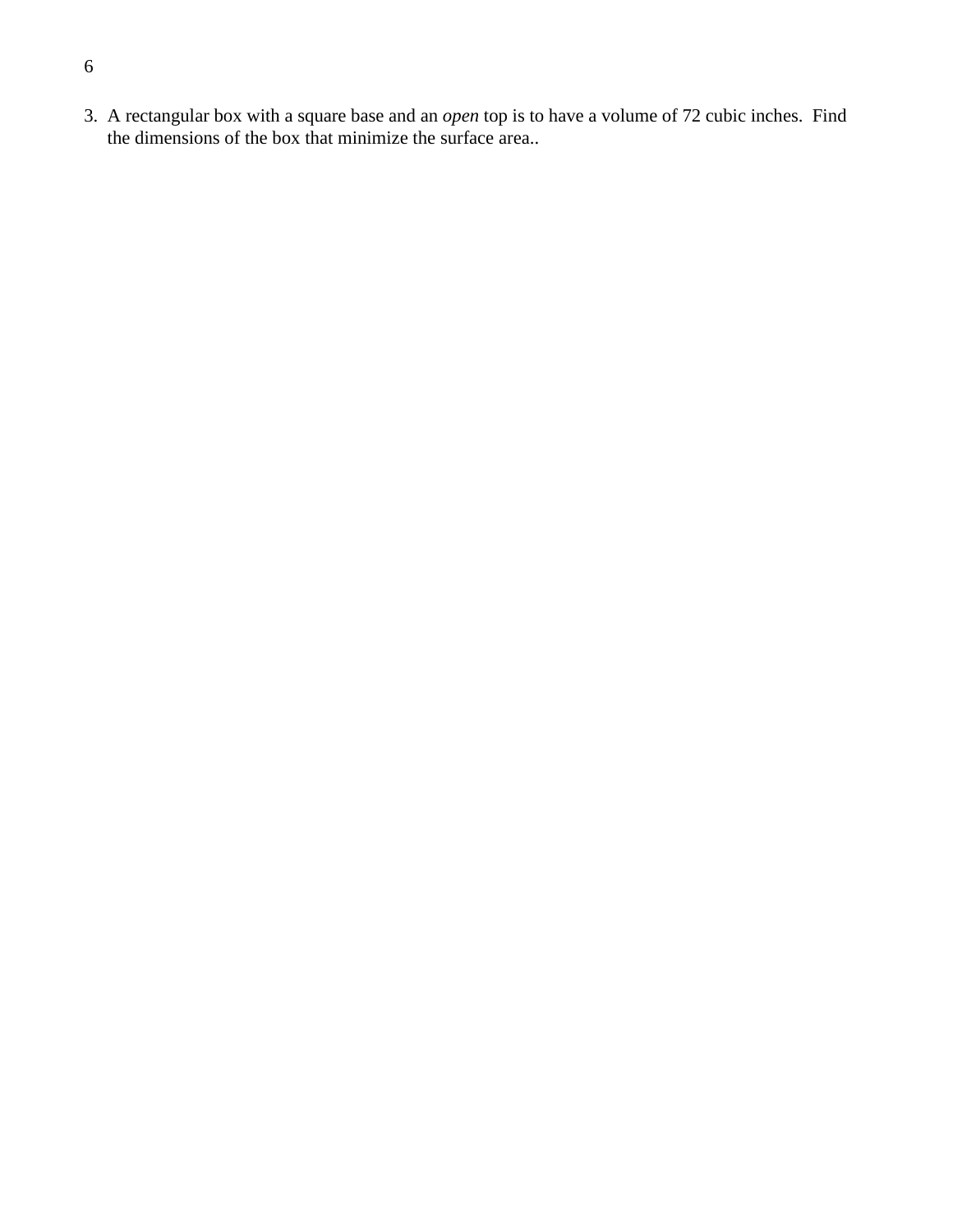4. Use calculus to determine the absolute maximum and minimum values of  $f(x) = 2x^3 - 3x^2 - 12x + 5$  on the interval [-2, 4].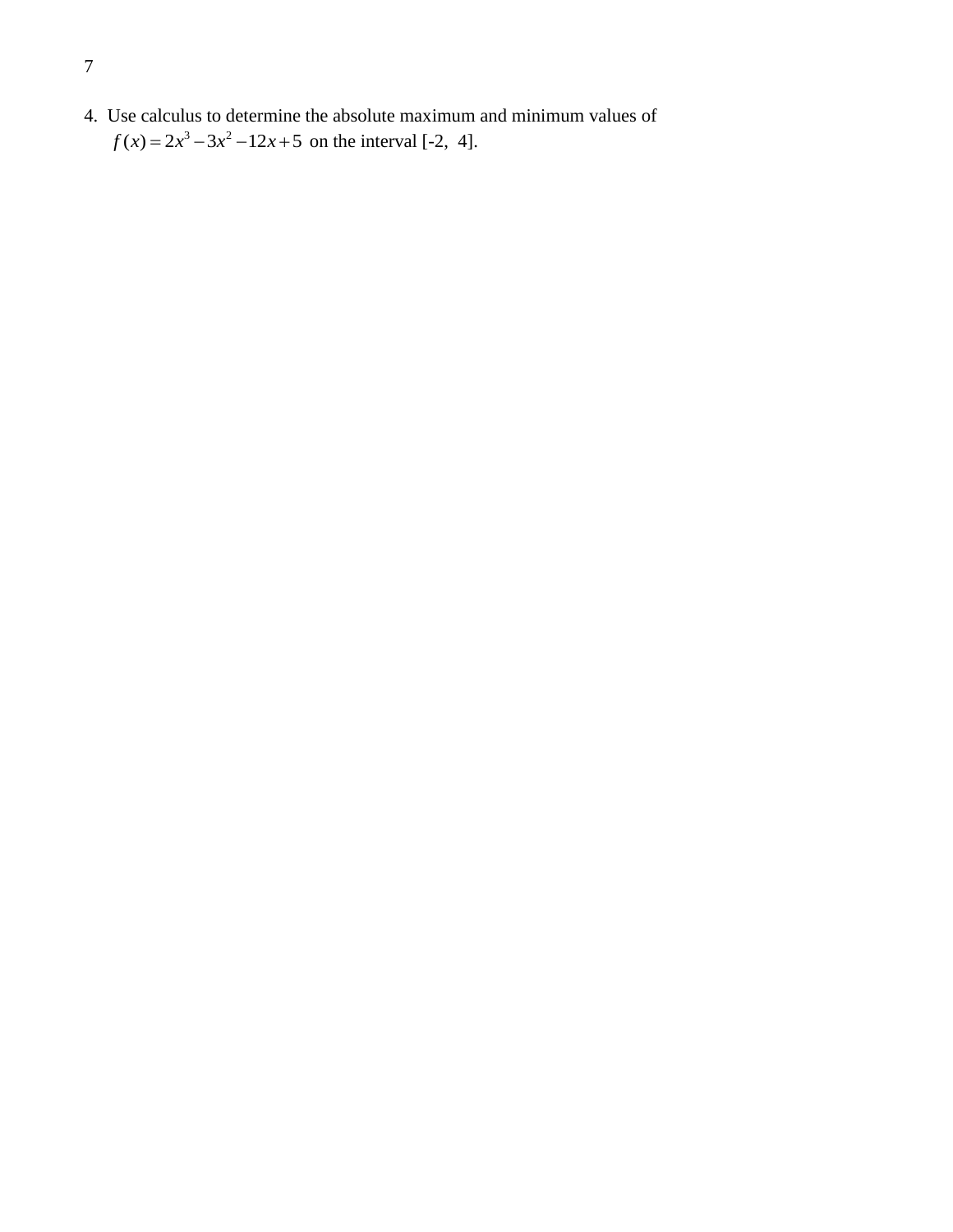- 8
- 5. Mail truck A is heading directly west away from the Opelika Post Office at 36 mph. At the same time, mail truck B is heading directly south toward the post office at 60 mph. How fast is the distance between the two trucks changing when A is 4 miles and B is 3 miles from the post office?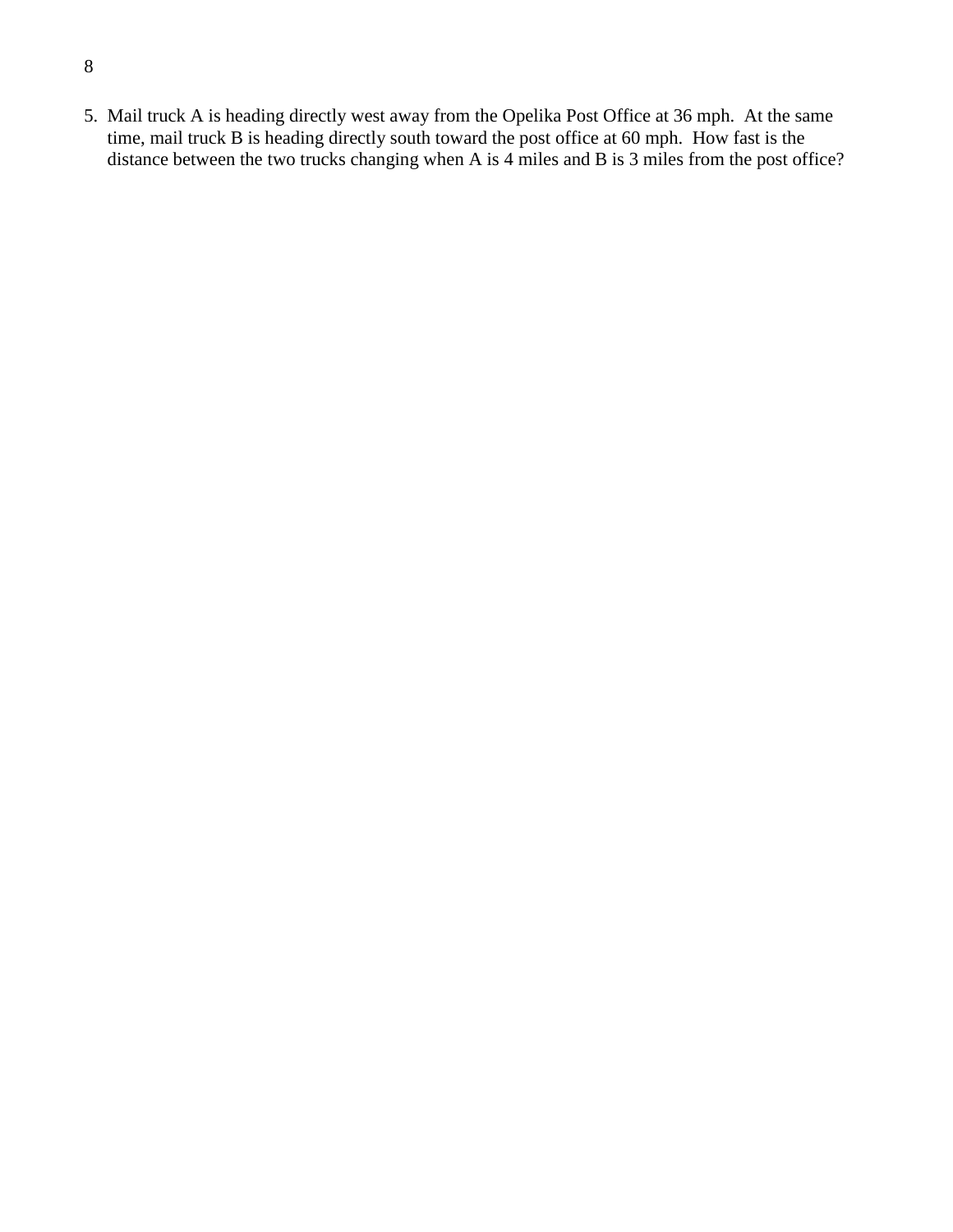- 6. Let  $f(x) = x^5 5x^4$ . In (a)—(d) below, *show how you use calculus* to
	- a. find the intervals on which  $f$  is increasing and decreasing.

b. find the local maximum and minimum values of *f* .

c. find the intervals of concavity and the inflection points.

d. Use the information found above to draw the graph of  $y = f(x)$ . Label all maximum and minimum points, intercepts, and inflection points.